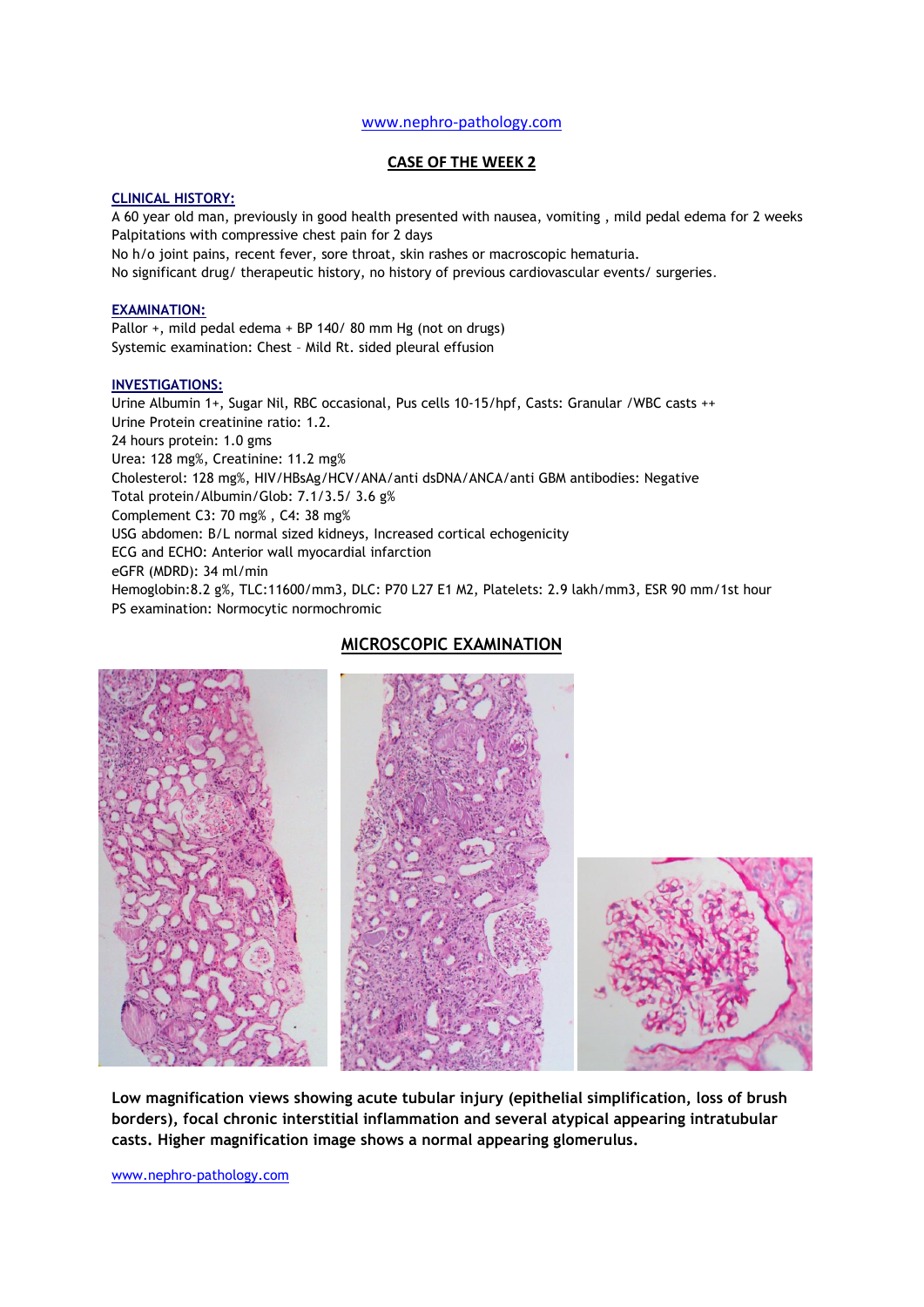

**Higher magnification of atypical "brittle" casts with pale eosinophilic appearance, "fracture" planes and surrounding epithelial cell and inflammatory reaction, suggestive of myeloma cast nephropathy.**



**The other type of casts had a central pale area (nidus) and spiculated periphery which was PAS positive, argyrophilic (b) and blue with MT stain (c)**





 **Congo red Congo red –polarizing light** 

**Peripheral spiculated area was congophilic and exhibited greenish birefringence on examination under polarizing microscope, suggestive of amyloid (intratubular amyloidosis)**

**[www.nephro-pathology.com](http://www.nephro-pathology.com/)**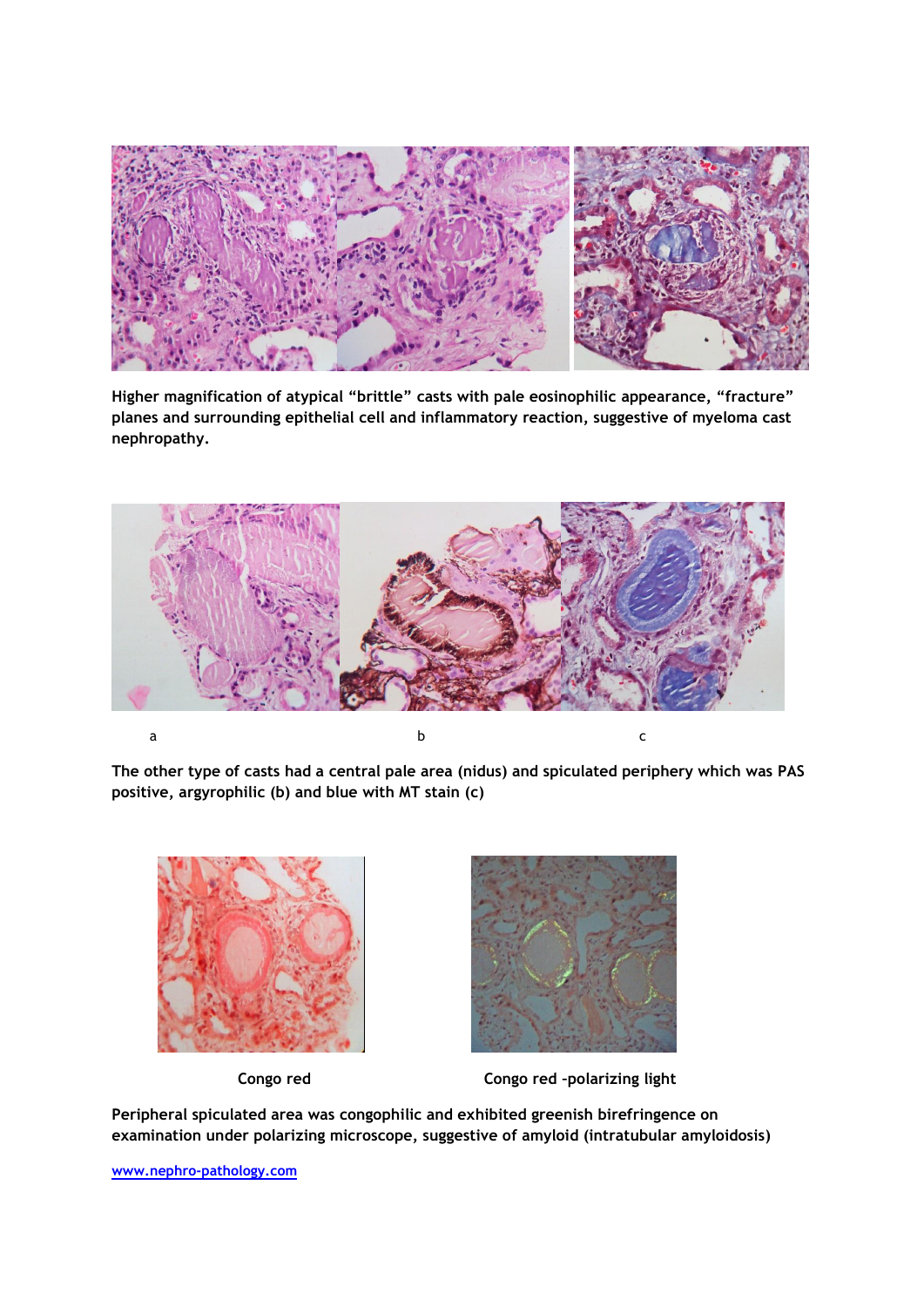

 **(a) Amyloid casts (b) Myeloma casts (c) Amyloid fibrils (EM)**

 **Lambda light chains (immunohistochemistry)**

**Both intratubular amyloid casts (a) and the conventional myeloma casts showed lambda light chain restriction on immunohistochemistry. Paraffin embedded tissue was reprocessed for ultrastructural studies and though preservation was suboptimal, randomly branching fibrils of amyloid were identified.**

# **CLINICAL COURSE:**

**The patient was further investigated and showed** 

- **"M" band on serum electrophoresis,**
- **Bone marrow plasmacytosis (30%), No amyloid in bone marrow, Lambda restriction +**
- **Serum free light chain (lambda ): 79.5 mg/L,**
- **Serum free light chain kappa/lambda ratio: 0.03**
- **No bony lytic lesions were detected**

# **DIAGNOSIS:**

**Coexisting Myeloma cast nephropathy and intratubular light chain amyloidosis.**

**No glomerular or vascular deposition of amyloid was seen.**

# **DISCUSSION:**

- **In renal amyloid deposition associated with plasma cell dyscrasias (AL amyloidosis), glomerular deposition is commonest followed by vascular and tubulointerstitial deposits.**
- **Intratubular amyloid in absence of glomerular involvement is rare**
- **Differential diagnosis of casts in a setting multiple myeloma includes: 1. Myeloma casts, 2. Hyaline casts, 3. Tamm Horsfall protein casts, 4. Light chain crystal casts, and 5. Light chain amyloid casts**
- **Pathophysiology behind tubular amyloid formation is unclear as fibrils are large and unlikely to filter across the glomerular filtration barrier. Presumably these form either from proteins secreted by tubules or from the light chains filtered across the glomerulus.**